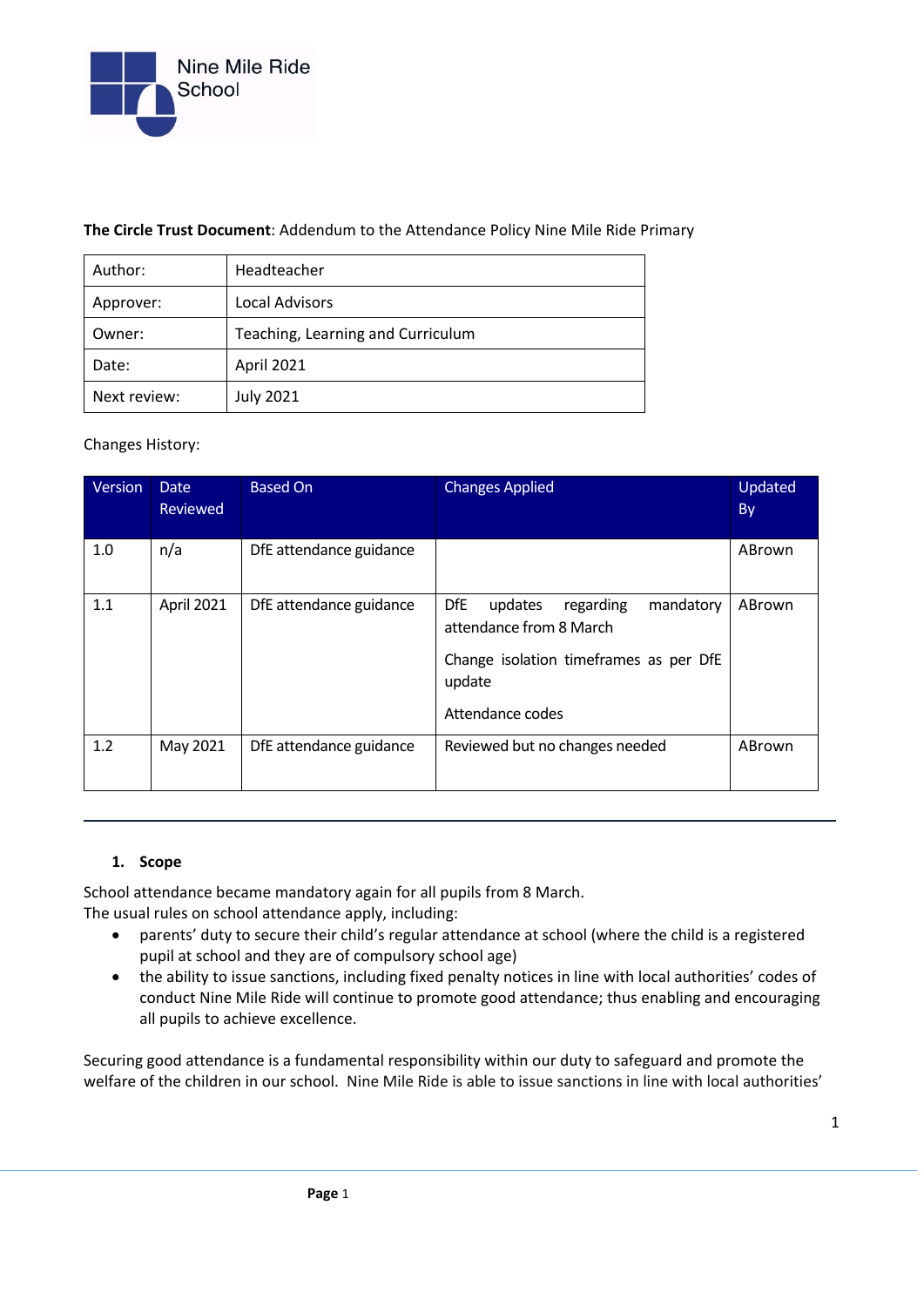codes of conduct; however, the school would like to ensure every alternative option is exhausted prior to issuing sanctions, including fixed penalty notices.

This addendum applies until further notice and sets out changes and exceptions to our normal attendance policy. Pupils, parents/carers and staff should continue to follow our normal attendance policy with respect to anything not covered in this addendum.

The school may need to amend or add to this addendum as circumstances or official guidance changes and all changes will be communicated to staff, parents and pupils.

## **2. Prevention**

From 8 March 2021, attendance will once again be mandatory for all children, except where statutory exemptions apply. The expectation that parents/carers will let the school know if a child is unable to attend and the reason will remain. Pupils should not attend school if they have been given Public Health or clinical advice and must adhere to self-isolation period. During this time, pupils will have access to remote education via Google Classroom.

The register will be taken as usual and attendance codes used consistently. Registration periods will accommodated the staggered start times.

### **3. Lateness**

Due to restrictions on parents gathering on the school site Nine Mile Ride Primary will be operating staggered start times as follows:

| 8:30 | Years 5 and 6 |
|------|---------------|
| 8:40 | Years 3 and 4 |
| 8:50 | Years 1 and 2 |
| 9:00 | Reception     |

#### **4. Support**

Some pupils will need additional social and emotional support for re-engaging them to return to school; therefore all children will complete a Thrive screening check to enable school to identify pupils and plan appropriate support. School will then engage with parents/carers who will also need additional time and support to secure pupils' regular attendance. The school will be clear on attendance expectations, take time to understand concerns and build confidence within the parent/carer community.

The school will continue to work with other professionals to ensure the services and support are in place that will ensure a smooth return for children with special educational needs and disabilities The school will follow Advice for schools and local authorities to support them to improve school attendance [is available.](https://www.gov.uk/government/publications/school-attendance/framework-for-securing-full-attendance-actions-for-schools-and-local-authorities)

#### **5. Becoming unwell at school**

If anyone in your school develops a new and continuous cough or a high temperature, or has a loss of, or change in, their normal sense of taste or smell (anosmia), you must: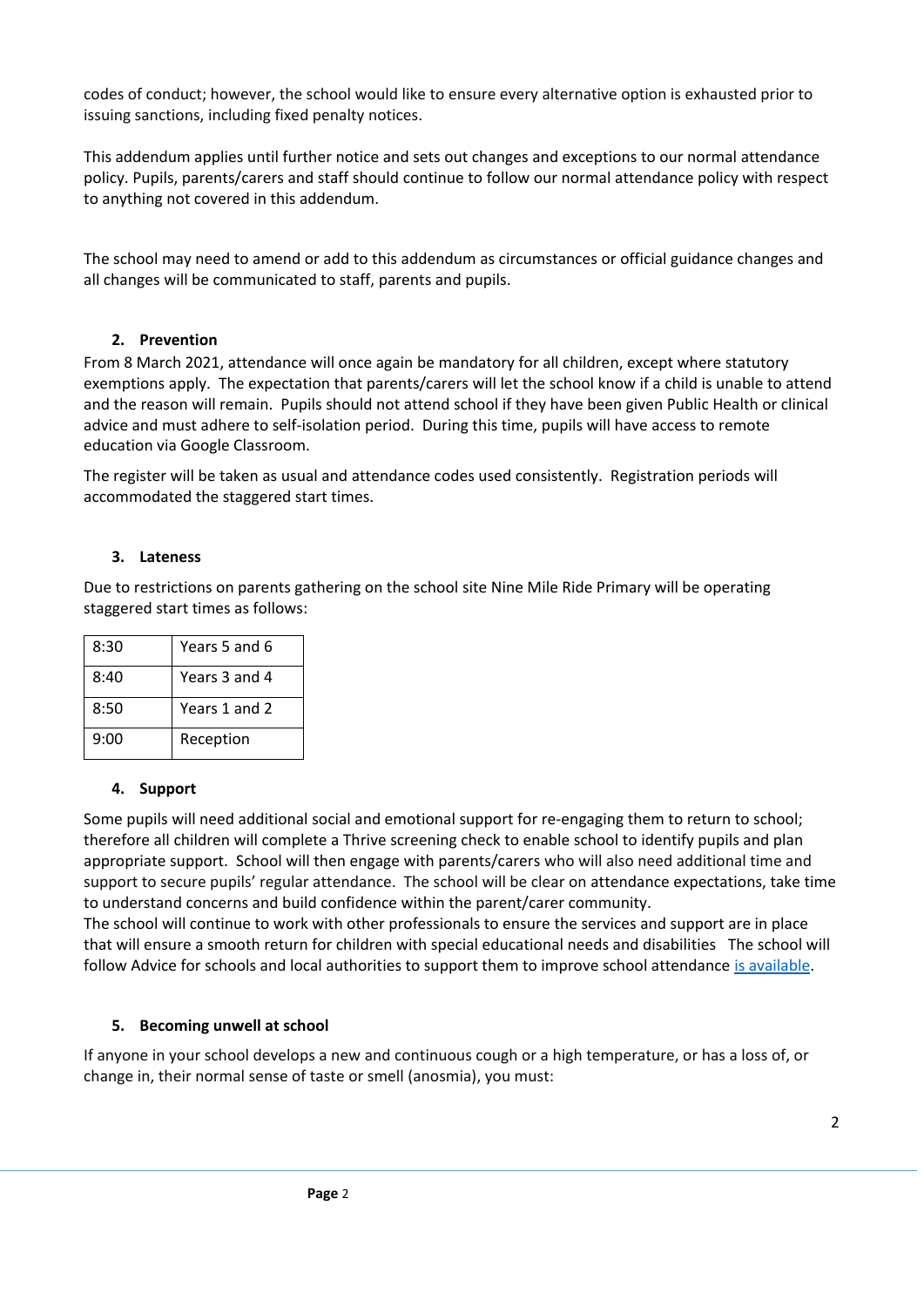- send them home to begin isolation the isolation period includes the day the symptoms started and the next 10 full days
- advise them to follow the guidance for households with possible or confirmed coronavirus (COVID-19) infection
- advise them to arrange to have a test as soon as possible to see if they have coronavirus (COVID-19)

Other members of their household (including any siblings and members of their support or childcare bubble if they have one) should self-isolate. Their isolation period includes the day symptoms started for the first person in their household, or the day their test was taken if they did not have symptoms, whether this was a Lateral Flow Device (LFD) or Polymerase Chain Reaction (PCR) test), and the next 10 full days. It remains essential that anyone who gets a positive result from an LFD result self-isolates immediately, as must other members of their household, while they get a confirmatory PCR test.

(Flowchart to follow in the event of…Please click for a larger version)



## **6. Pupils who are shielding or self-isolating**

A small number of pupils will still be unable to attend in line with public health advice to self-isolate because they:

- have symptoms or have had a positive test result
- live with someone who has symptoms or has tested positive and are a household contact
- are a close contact of someone who has coronavirus (COVID-19)

Shielding advice has been paused nationally from 31 March. All Clinically Extremely Vulnerable pupils should attend NMR unless they are one of the very small number of pupils under paediatric or other specialist care and have been advised by their GP or clinician not to attend. Pupils who live with someone who is CEV should continue to attend school as normal.

## **7. Safeguarding**

We will continue to apply all safeguarding responsibilities connected to pupil attendance at school as detailed in the policy and the addendum (available on website). Non-attendance of timetabled pupils will be followed up in the usual way and the reason for absence should be documented on SIMS. Where every